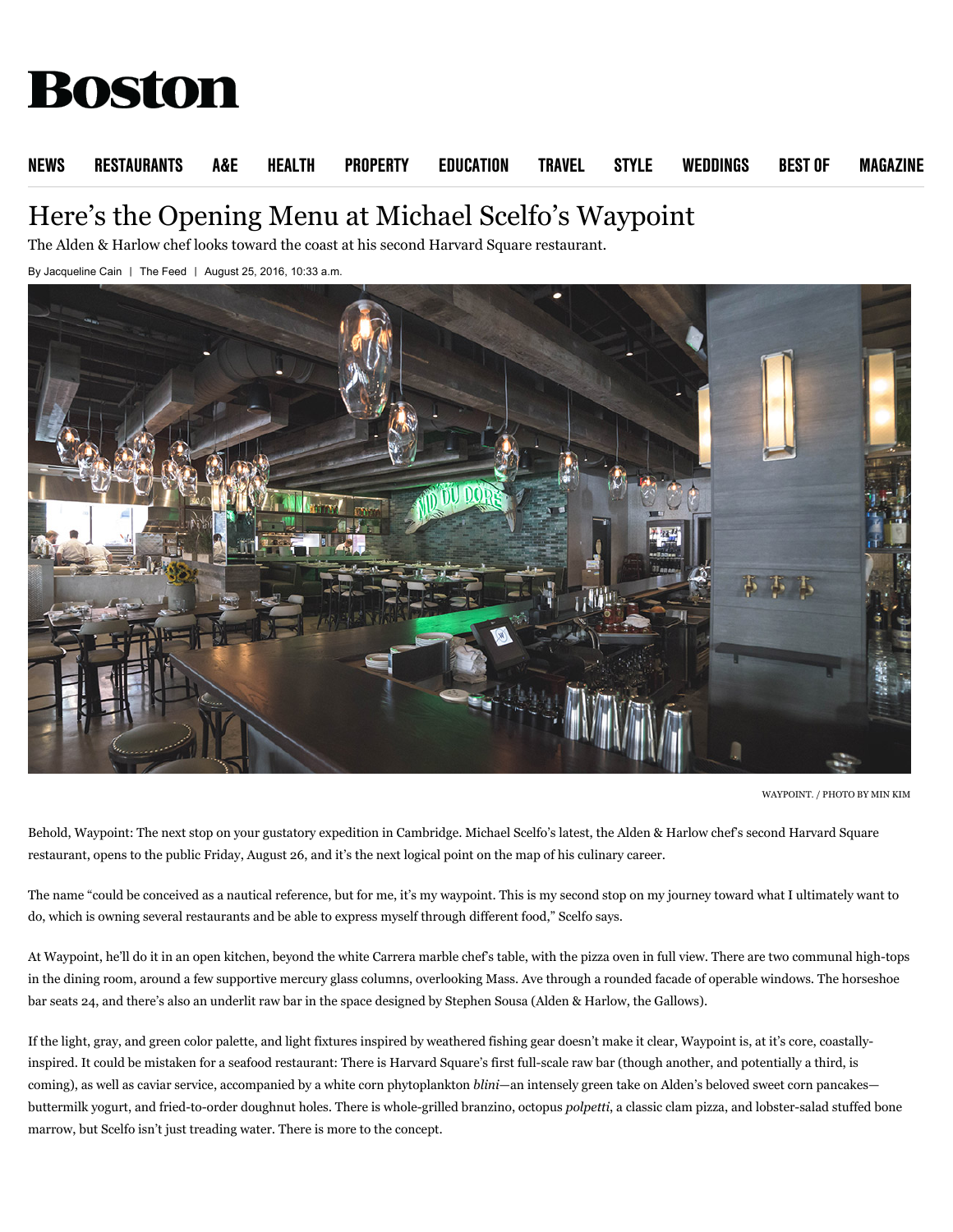"Seafood is well represented in [Boston]. I wanted to have a voice on this side of the river, something that speaks to how we're eating right now," he says.

Waypoint's menu is anchored by large platters, shareable among a table. Small plates, like roasted snails with garlic bread *panzanella*, and reinterpreted veal *tonnato*, which replaces the traditional tuna sauce with sushi-grade fish and a lemony anchovy mayonnaise, "are the most Alden-esque point on the menu," Scelfo says. "They really complement the roasts well."

The kitchen is milling flour in-house for the pizza dough and pastas, as well as Alden & Harlow and Waypoint [pastry chef](http://www.bostonmagazine.com/restaurants/blog/2016/08/02/snack-attack-sweet-corn-spooncake-alden-harlow/) Kenny Hoshino's desserts and bread program. He has also created gluten-free dough for pies and pastas.

#### SPONSORED CONTENT

**Suggested:** [Quintessential Vermont's Sweet Surprise](http://www.bostonmagazine.com/sponsor-content/quintessential-vermonts-sweet-surprise/)

But Scelfo, a self-proclaimed "pizza fiend," devised [the toppings](http://www.bostonmagazine.com/restaurants/article/2016/06/05/new-pizzas-boston/). There's a strong seafood focus here, including his take on Frank Pepe's New Haven clam pie, as well as the ultimate brunch pizza: smoked whitefish with mascarpone, dill, and crisped capers on "everything" crust. (Brunch service is coming, eventually.) There's also pig's cheek, duck tongue, and a vegetarian option.

Alden & Harlow wine director Jen Fields and beverage director Seth Friedus are leading the charge behind Waypoint's bar. To satisfy another passion of Scelfo's, that includes a copper absinthe tap, and importing more than 20 different varieties of the anise spirit. He wanted to be the first in Boston to offer drip absinthe, a simple cocktail of sugar dissolved in absinthe and ice water.

"I love the flavor and the of romance of the process of absinthe, and it pairs so perfectly with seafood and shellfish," Scelfo says.

There are other cocktails featuring absinthe, as well as Freidus originals and reinterpreted classic drinks highlighting rum, mezcal, sherry, and other spirits from coastal regions, house infusions meant to pair with caviar service, and market fresh mocktails. Fields' wine list is heavy on seaside vineyards, with bottles organized by color and more unusual classifications, like Vitamins & Minerals, Riverbend, and, somewhat oddly, Naturalized Citizens for U.S. products. There's a three-ounce Splash of the Day special, and the beer menu features coastally-located breweries.

"Everything has that current running through it, no pun intended," Scelfo says. "That's what the coastal thing means to us: It's not just seafood. It's more about the bounty."

*Waypoint, dinner nightly 5-11 p.m., late night 11 p.m.-midnight, bar 1 a.m., 1030 Massachusetts Ave., Harvard Square, Cambridge, 617-864-2300, [waypointharvard.com.](http://www.waypointharvard.com/)*

[Waypoint Opening Dinner Menu 2016](https://www.scribd.com/document/322148838/Waypoint-Opening-Dinner-Menu-2016#from_embed) by [Jacqueline Cain](https://www.scribd.com/user/56485259/Jacqueline-Cain#from_embed) on Scribd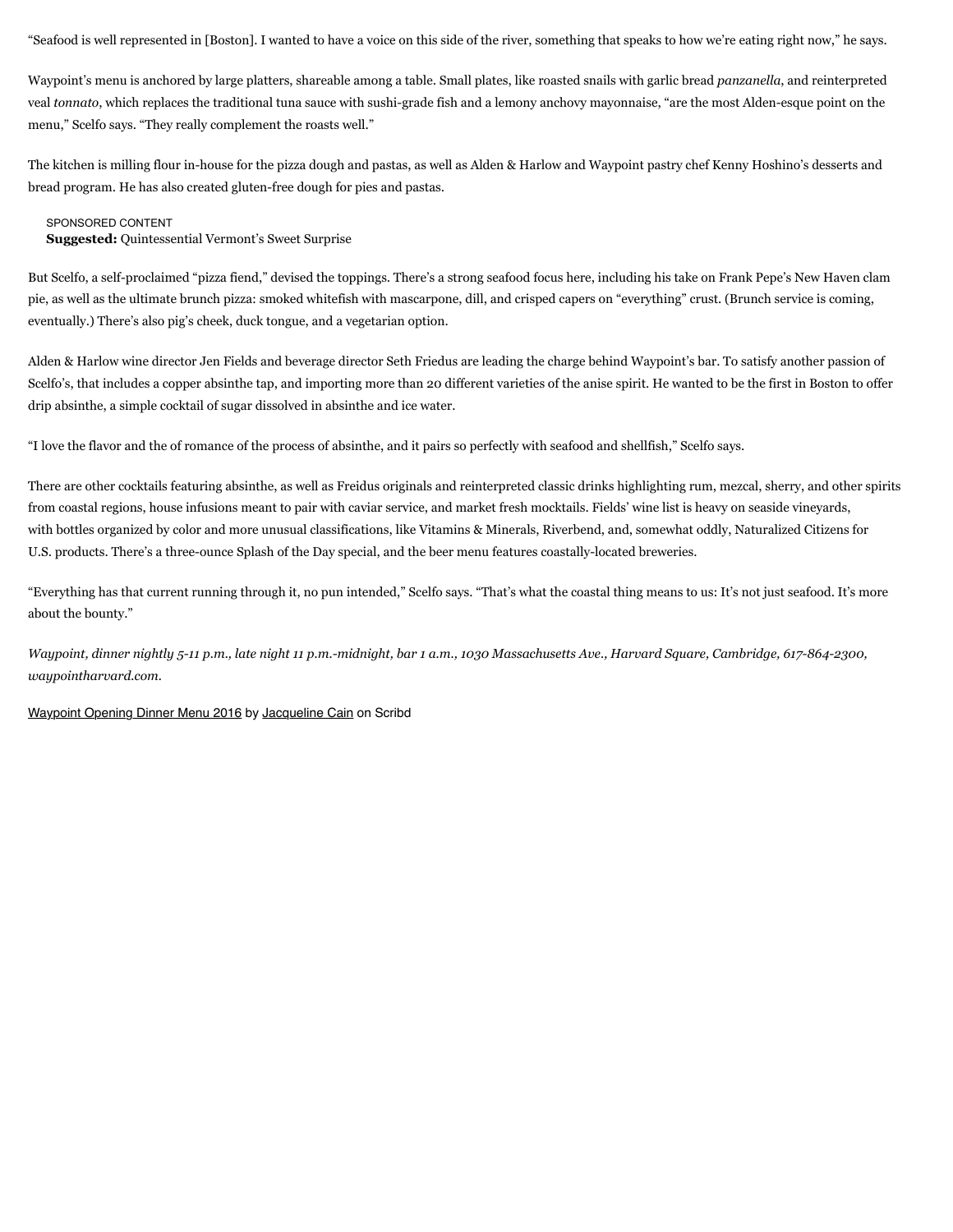

CURED DUCK TONGUE stone fruits, cippolini, peperoncino oil · 16

[Waypoint Opening Drinks Menu 2016](https://www.scribd.com/document/322149322/Waypoint-Opening-Drinks-Menu-2016#from_embed) by [Jacqueline Cain](https://www.scribd.com/user/56485259/Jacqueline-Cain#from_embed) on Scribd

pecorino crumble · 17

EMMER CASARECCI fermented parsnip, pea

grilled chicory, liver jus, roasted stone fruit · 74

MARKET VEGETABLE PLATTER